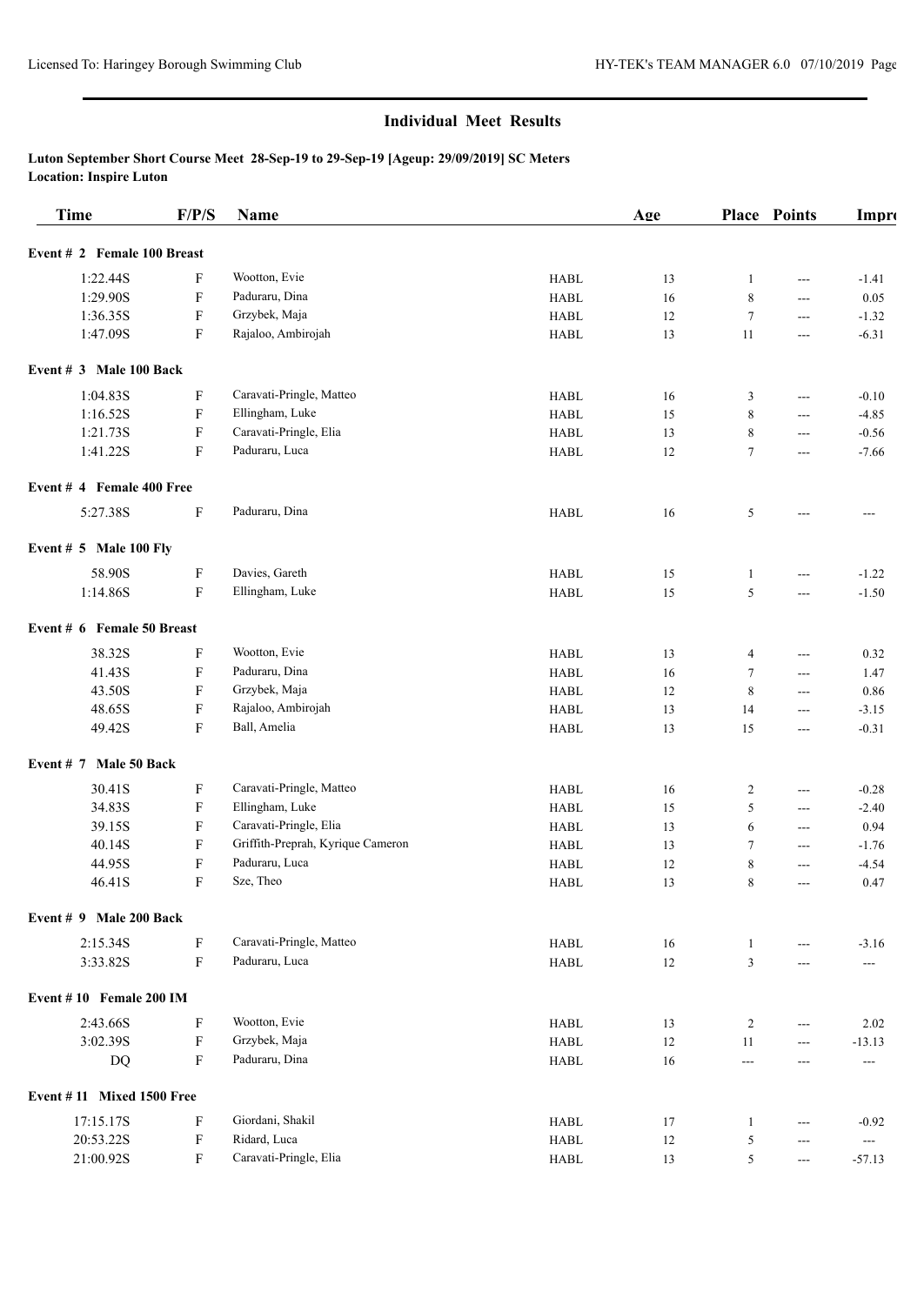## **Luton September Short Course Meet 28-Sep-19 to 29-Sep-19 [Ageup: 29/09/2019] SC Meters**

| <b>Time</b>                 | F/P/S                     | Name                              |                                | Age |                  | Place Points               | Impro             |
|-----------------------------|---------------------------|-----------------------------------|--------------------------------|-----|------------------|----------------------------|-------------------|
| Event #12 Female 200 Free   |                           |                                   |                                |     |                  |                            |                   |
| 2:32.68S                    | F                         | Paduraru, Dina                    | <b>HABL</b>                    | 16  | 11               | $---$                      | $-7.60$           |
| 2:43.35S                    | $\boldsymbol{\mathrm{F}}$ | Floriani, Isabella                | <b>HABL</b>                    | 11  | 6                | $---$                      | $-2.39$           |
| 2:59.01S                    | $\boldsymbol{\mathrm{F}}$ | Charalambous, Selena              | <b>HABL</b>                    | 10  | $\overline{4}$   | $\sim$ $\sim$              | $-15.02$          |
| 3:01.46S                    | $\boldsymbol{\mathrm{F}}$ | Rajaloo, Ambirojah                | <b>HABL</b>                    | 13  | 15               | $---$                      | ---               |
| Event $#13$ Male 100 Free   |                           |                                   |                                |     |                  |                            |                   |
| 53.41S                      | ${\bf F}$                 | Giordani, Shakil                  | <b>HABL</b>                    | 17  | 1                | $\hspace{0.05cm} \ldots$   | 0.77              |
| 1:05.38S                    | $\boldsymbol{\mathrm{F}}$ | Ellingham, Luke                   | <b>HABL</b>                    | 15  | 6                | $\hspace{0.05cm} \ldots$   | $-2.16$           |
| 1:10.73S                    | F                         | Ridard, Luca                      | <b>HABL</b>                    | 12  | $\overline{c}$   | $\hspace{0.05cm} \ldots$   | 2.94              |
| 1:12.05S                    | F                         | Bhonsle, Gabriel                  | <b>HABL</b>                    | 13  | 10               | $\hspace{0.05cm} \ldots$   | $-6.82$           |
| 1:22.70S                    | $\boldsymbol{\mathrm{F}}$ | Sze, Theo                         | <b>HABL</b>                    | 13  | 13               | $\hspace{0.05cm} \ldots$   | $-5.13$           |
| 1:29.97S                    | $\boldsymbol{\mathrm{F}}$ | Paduraru, Luca                    | <b>HABL</b>                    | 12  | 14               | $\hspace{0.05cm} \ldots$   | 1.08              |
| Event #14 Female 200 Breast |                           |                                   |                                |     |                  |                            |                   |
| 2:57.27S                    | F                         | Wootton, Evie                     | <b>HABL</b>                    | 13  | 1                | ---                        | $-0.63$           |
| 3:28.92S                    | F                         | Grzybek, Maja                     | <b>HABL</b>                    | 12  | 8                | ---                        | $-17.39$          |
| 3:36.60S                    | F                         | Floriani, Isabella                | <b>HABL</b>                    | 11  | $\boldsymbol{7}$ | ---                        | $-3.11$           |
| 3:39.76S                    | F                         | Charalambous, Selena              | <b>HABL</b>                    | 10  | $\mathbf{1}$     | ---                        | $-11.18$          |
| Event $# 15$ Male 50 Fly    |                           |                                   |                                |     |                  |                            |                   |
| 27.23S                      | F                         | Davies, Gareth                    | <b>HABL</b>                    | 15  | 1                | $---$                      | $-0.27$           |
| 32.07S                      | F                         | Ellingham, Luke                   | <b>HABL</b>                    | 15  | $\tau$           | $\sim$ $\sim$              | $-1.63$           |
| 39.68S                      | F                         | Bhonsle, Gabriel                  | <b>HABL</b>                    | 13  | 15               | $\sim$ $\sim$              | $-0.32$           |
| 41.77S                      | F                         | Griffith-Preprah, Kyrique Cameron | <b>HABL</b>                    | 13  | 16               | $\hspace{0.05cm} \ldots$   | 0.87              |
| 1:00.72S                    | $\boldsymbol{\mathrm{F}}$ | Paduraru, Luca                    | <b>HABL</b>                    | 12  | 12               | $\hspace{0.05cm} \ldots$   | $-3.05$           |
| Event #16 Female 50 Free    |                           |                                   |                                |     |                  |                            |                   |
| 31.35S                      | F                         | Paduraru, Dina                    | <b>HABL</b>                    | 16  | 10               | $---$                      | 0.62              |
| 32.90S                      | F                         | Grzybek, Maja                     | <b>HABL</b>                    | 12  | 9                | $\hspace{0.05cm} \ldots$   | 0.72              |
| 35.63S                      | $\boldsymbol{\mathrm{F}}$ | Floriani, Isabella                | <b>HABL</b>                    | 11  | 11               | $\hspace{0.05cm} \ldots$   | 0.23              |
| 37.20S                      | $\boldsymbol{\mathrm{F}}$ | Charalambous, Selena              | <b>HABL</b>                    | 10  | $\overline{4}$   | ---                        | 1.39              |
| 37.77S                      | F                         | Ball, Amelia                      | <b>HABL</b>                    | 13  | 19               | $---$                      | $-0.01$           |
| Event #17 Female 400 IM     |                           |                                   |                                |     |                  |                            |                   |
| 6:51.09S                    | $\boldsymbol{\mathrm{F}}$ | Gomez-Velasco, Miranda            | ${\rm H}{\sf A}{\sf B}{\sf L}$ | 14  | $\mathbf{1}$     |                            |                   |
| Event #18 Male 100 Breast   |                           |                                   |                                |     |                  |                            |                   |
| 1:07.49S                    | F                         | Hanson, Max                       | <b>HABL</b>                    | 16  | $\mathbf{1}$     | ---                        | 0.62              |
| 1:21.67S                    | F                         | Ellingham, Luke                   | <b>HABL</b>                    | 15  | $\overline{4}$   | ---                        | $-1.18$           |
| 1:36.70S                    | F                         | Sze, Theo                         | <b>HABL</b>                    | 13  | 8                | $\qquad \qquad \text{---}$ | $-5.33$           |
| 1:38.52S                    | F                         | Mulvihill, Alexander              | <b>HABL</b>                    | 12  | 6                | $\qquad \qquad \text{---}$ | 1.51              |
| DQ                          | F                         | Bhonsle, Gabriel                  | <b>HABL</b>                    | 13  | $---$            | $---$                      | $\qquad \qquad -$ |
| Event #19 Female 100 Back   |                           |                                   |                                |     |                  |                            |                   |
| 1:10.13S                    | F                         | Shute, Sasha                      | <b>HABL</b>                    | 17  | 3                | $\qquad \qquad \text{---}$ | $-0.62$           |
| 1:21.54S                    | ${\bf F}$                 | Hesketh, Josie                    | <b>HABL</b>                    | 11  | $\overline{4}$   | $---$                      | $-2.99$           |
| 1:25.52S                    | $\boldsymbol{\mathrm{F}}$ | Creme, Ellie                      | <b>HABL</b>                    | 14  | 14               | $---$                      | $-0.20$           |
| 1:26.40S                    | F                         | Rattigan, Francesca               | <b>HABL</b>                    | 12  | 13               | $---$                      | 0.76              |
| 1:34.25S                    | ${\bf F}$                 | Ball, Amelia                      | ${\rm H}{\bf A}{\bf B}{\bf L}$ | 13  | 9                | $---$                      | $-0.25$           |
| DQ                          | F                         | Creme, Leah                       | ${\rm H}{\sf A}{\sf B}{\sf L}$ | 14  | $\overline{a}$   | $---$                      | ---               |
|                             |                           |                                   |                                |     |                  |                            |                   |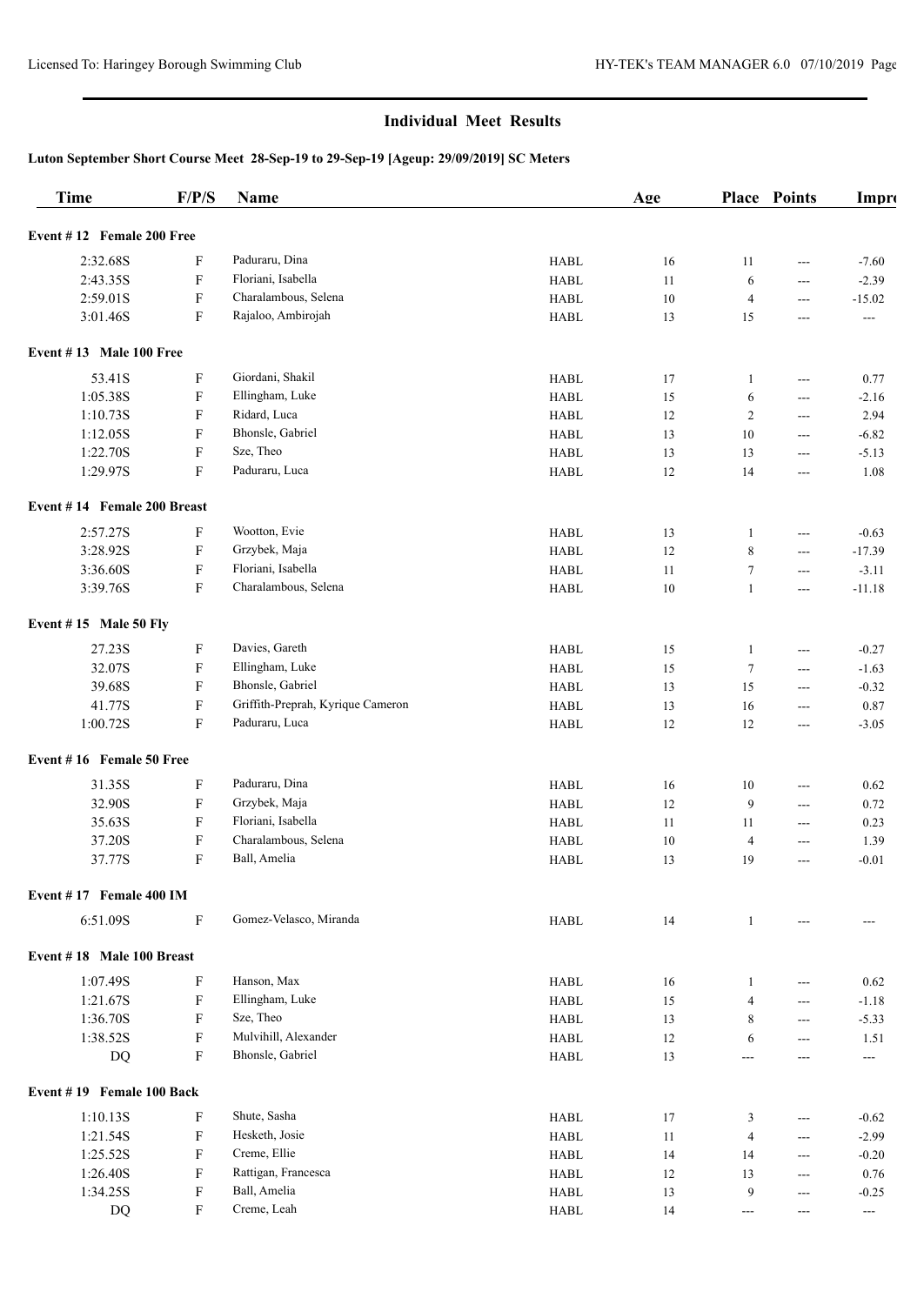## **Luton September Short Course Meet 28-Sep-19 to 29-Sep-19 [Ageup: 29/09/2019] SC Meters**

| <b>Time</b> |                              | F/P/S                     | Name                                       |                                | Age    |                  | Place Points             | Impro                    |
|-------------|------------------------------|---------------------------|--------------------------------------------|--------------------------------|--------|------------------|--------------------------|--------------------------|
|             | Event $#20$ Male 400 Free    |                           |                                            |                                |        |                  |                          |                          |
|             | 4:11.64S                     | F                         | Giordani, Shakil                           | <b>HABL</b>                    | 17     | $\mathbf{1}$     | $---$                    | $-4.33$                  |
|             | 4:32.64S                     | F                         | Caravati-Pringle, Matteo                   | <b>HABL</b>                    | 16     | 5                | $---$                    | $-16.95$                 |
|             | 5:06.05S                     | $\boldsymbol{\mathrm{F}}$ | Harden Wilson, Stephen                     | <b>HABL</b>                    | 14     | 9                | $---$                    | $-41.69$                 |
|             | 5:24.81S                     | ${\bf F}$                 | Caravati-Pringle, Elia                     | <b>HABL</b>                    | 13     | 8                | ---                      | $-2.07$                  |
|             | Event $#21$ Female 100 Fly   |                           |                                            |                                |        |                  |                          |                          |
|             | 1:12.63S                     | ${\bf F}$                 | Shute, Sasha                               | <b>HABL</b>                    | 17     | 5                | $---$                    | 0.03                     |
|             | 1:28.34S                     | F                         | Gomez-Velasco, Miranda                     | <b>HABL</b>                    | 14     | 6                | $---$                    | $-1.04$                  |
|             | Event #22 Male 50 Breast     |                           |                                            |                                |        |                  |                          |                          |
|             | 30.73S                       | F                         | Hanson, Max                                | <b>HABL</b>                    | 16     | 1                | $---$                    | 0.21                     |
|             | 35.02S                       | F                         | Ellingham, Luke                            | <b>HABL</b>                    | 15     | 3                | ---                      | $-1.51$                  |
|             | 41.36S                       | F                         | Bhonsle, Gabriel                           | <b>HABL</b>                    | 13     | 6                | ---                      | $\hspace{0.05cm} \ldots$ |
|             | 43.57S                       | F                         | Mulvihill, Alexander                       | <b>HABL</b>                    | 12     | $\overline{4}$   | ---                      | 0.11                     |
|             | 45.00S                       | ${\bf F}$                 | Sze, Theo                                  | <b>HABL</b>                    | 13     | 9                | ---                      | $-1.68$                  |
|             | 46.31S                       | F                         | Griffith-Preprah, Kyrique Cameron          | <b>HABL</b>                    | 13     | 11               | $---$                    | $-3.24$                  |
|             | Event #23 Female 50 Back     |                           |                                            |                                |        |                  |                          |                          |
|             | 32.45S                       | F                         | Shute, Sasha                               | <b>HABL</b>                    | 17     | 4                | ---                      | $-0.55$                  |
|             | 36.99S                       | F                         | Rattigan, Francesca                        | <b>HABL</b>                    | 12     | $\overline{4}$   | $---$                    | $-0.11$                  |
|             | 37.72S                       | F                         | Hesketh, Josie                             | <b>HABL</b>                    | 11     | $\overline{4}$   | $\overline{\phantom{a}}$ | 0.69                     |
|             | 39.62S                       | F                         | Creme, Ellie                               | <b>HABL</b>                    | 14     | 14               | $\overline{\phantom{a}}$ | $-1.57$                  |
|             | 40.46S                       | F                         | Gomez-Velasco, Miranda                     | <b>HABL</b>                    | 14     | 15               | $\overline{\phantom{a}}$ | $-0.50$                  |
|             | 41.87S                       | F                         | Creme, Leah                                | <b>HABL</b>                    | 14     | 16               | $---$                    | 0.59                     |
|             | 44.13S                       | F                         | Ball, Amelia                               | <b>HABL</b>                    | 13     | 12               |                          | 1.75                     |
|             | 1:02.79S                     | F                         | Cory, Jessica                              | <b>HABL</b>                    | 11     | 18               | $---$<br>---             | ---                      |
|             | Event #24 Male 200 Fly       |                           |                                            |                                |        |                  |                          |                          |
|             | 2:12.60S                     | F                         | Davies, Gareth                             | <b>HABL</b>                    | 15     | 1                | $---$                    | $-5.30$                  |
|             | <b>Event #26 Male 200 IM</b> |                           |                                            |                                |        |                  |                          |                          |
|             | 2:20.87S                     | F                         | Caravati-Pringle, Matteo                   | <b>HABL</b>                    | 16     | 3                | $---$                    | $-1.00$                  |
|             | 2:22.46S                     | $\mathbf F$               | Hanson, Max                                | <b>HABL</b>                    | $16\,$ | $\overline{4}$   | ---                      | 6.70                     |
|             | 3:01.22S                     | F                         | Caravati-Pringle, Elia                     | HABL                           | 13     | $\tau$           | ---                      | $-0.75$                  |
|             | 3:12.24S                     | ${\bf F}$                 | Bhonsle, Gabriel                           | ${\rm H}{\bf A}{\bf B}{\bf L}$ | 13     | $\,8\,$          | ---                      | $\hspace{0.05cm} \ldots$ |
|             | Event #27 Mixed 800 Free     |                           |                                            |                                |        |                  |                          |                          |
|             |                              |                           |                                            |                                |        |                  |                          |                          |
|             | 12:31.76S                    | F                         | Gomez-Velasco, Miranda<br>Giordani, Shakil | ${\rm H}{\sf A}{\sf B}{\sf L}$ | 14     | 3                | ---                      | 15.68                    |
|             | 8:51.49S                     | F                         | Harden Wilson, Stephen                     | ${\rm H}{\bf A}{\bf B}{\bf L}$ | 17     | $\overline{c}$   | ---                      | $\hspace{0.05cm} \ldots$ |
|             | 10:33.08S                    | F                         |                                            | ${\rm H}{\bf A}{\bf B}{\bf L}$ | 14     | $\overline{c}$   | $---$                    | $-28.93$                 |
|             | 10:38.51S                    | ${\bf F}$                 | Ridard, Luca                               | ${\rm H}{\bf A}{\bf B}{\bf L}$ | 12     | $\mathbf{1}$     | $---$                    | $-15.13$                 |
|             | Event #28 Male 200 Free      |                           |                                            |                                |        |                  |                          |                          |
|             | 1:56.80S                     | $\boldsymbol{\mathrm{F}}$ | Giordani, Shakil                           | <b>HABL</b>                    | 17     | $\mathbf{1}$     | ---                      | 1.34                     |
|             | 2:42.25S                     | ${\bf F}$                 | Bhonsle, Gabriel                           | <b>HABL</b>                    | 13     | $\boldsymbol{9}$ | ---                      | $-6.36$                  |